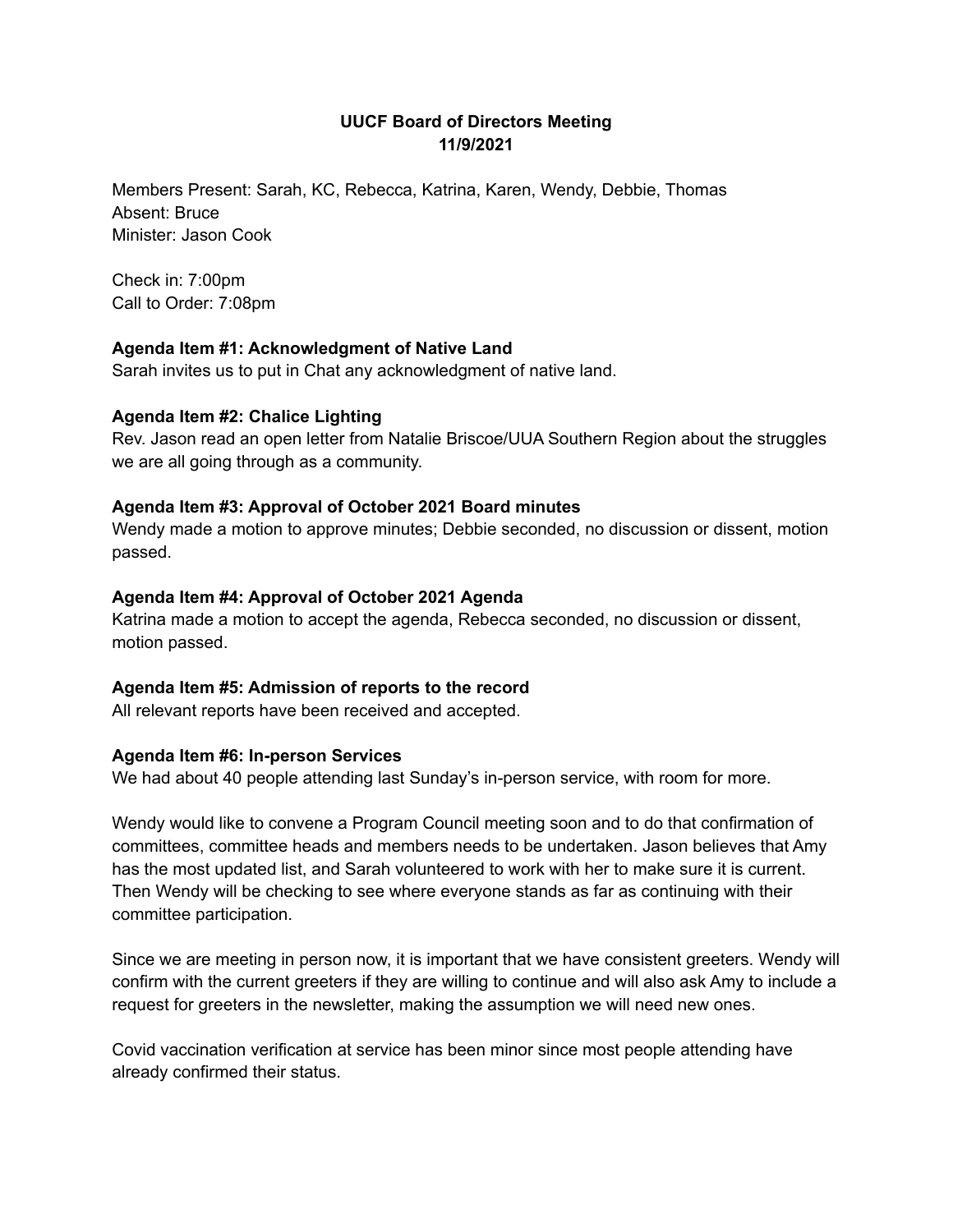Wendy will ask Amy if she knows where the name tags are and if not, will go to the building and look for them so we can have them available for the next service.

Minister's Report:

- A. Excess Furniture Katrina will contact VVA and see what the process is to schedule a pickup of furniture. If it isn't timely or easy, there is money to pay for a company to come and get them. This is an urgent item.
- B. Community Room Cleanup Jason would like some people who know a lot of our history and would be thoughtful in figuring out what should be kept and what can go. Sarah will contact Mary Botts, Kathy Boon, Paula Spriro and Donnette Guiltanan to see if they would be willing to tackle this project
- C. Signage Jason suggests a task force to determine what is needed, where it's needed and work with First Christian. Sarah will contact Linda Duarte-Wolf, Mark Umbriaco, Jim Sutherland, Bruce, Sherlan to see if they would be interested.
- D. Memorial Garden We have funds directed for this that have been unused for years. Mark and Duffy would like to participate but Mark says realistically they wouldn't be able to tackle it for some time. It was agreed to let First Christian know that their request to plant flowers there is okay for now. We have too much going on to address this project at this time.
- E. Custodial Help Wendy made a motion, Karen seconded to re-hire Anthony our previous custodian to provide Sunday custodial help. After the discussion that followed, it was agreed to let the motion die and give the Personnel committee our recommendation and let them weigh in on it. It is possible that Anthony was paid by the Temple and not us, so this may complicate things. First Christian's custodian is not available and if Anthony is not, we will need to hire someone else since it is not sustainable to have UUCF volunteers do this work.
- F. Set-up Crew A dedicated crew is needed to set up for Sunday services. Katrina suggests we make these people part of an actual committee under Thomas. Thomas will email everyone who used to help him with the set-up to see if they are still interested. Barry B and Rosie W have volunteered.
- G. Tech Help We need a back-up for Calvin in the back room in case he is ever unable to provide this complicated, technical service. Jason suggests we have a volunteer or two shadow him and practice running the system once a month. He also believes that it is more successful to identify and ask certain people to volunteer than it is to make a general announcement for volunteers. Sarah will email Juan, Patrick, Darren, Megan M, and others to see if there is interest.

# **Agenda Item #7: Silent Auction**

Wendy would like to make and have people donate gift baskets to be available for auction both through Zoom and in-person at the services on December 5 and December 12.

# **Agenda Item #8: RE Update**

● Teens will be returning for in-person service beginning the first Sunday in December.